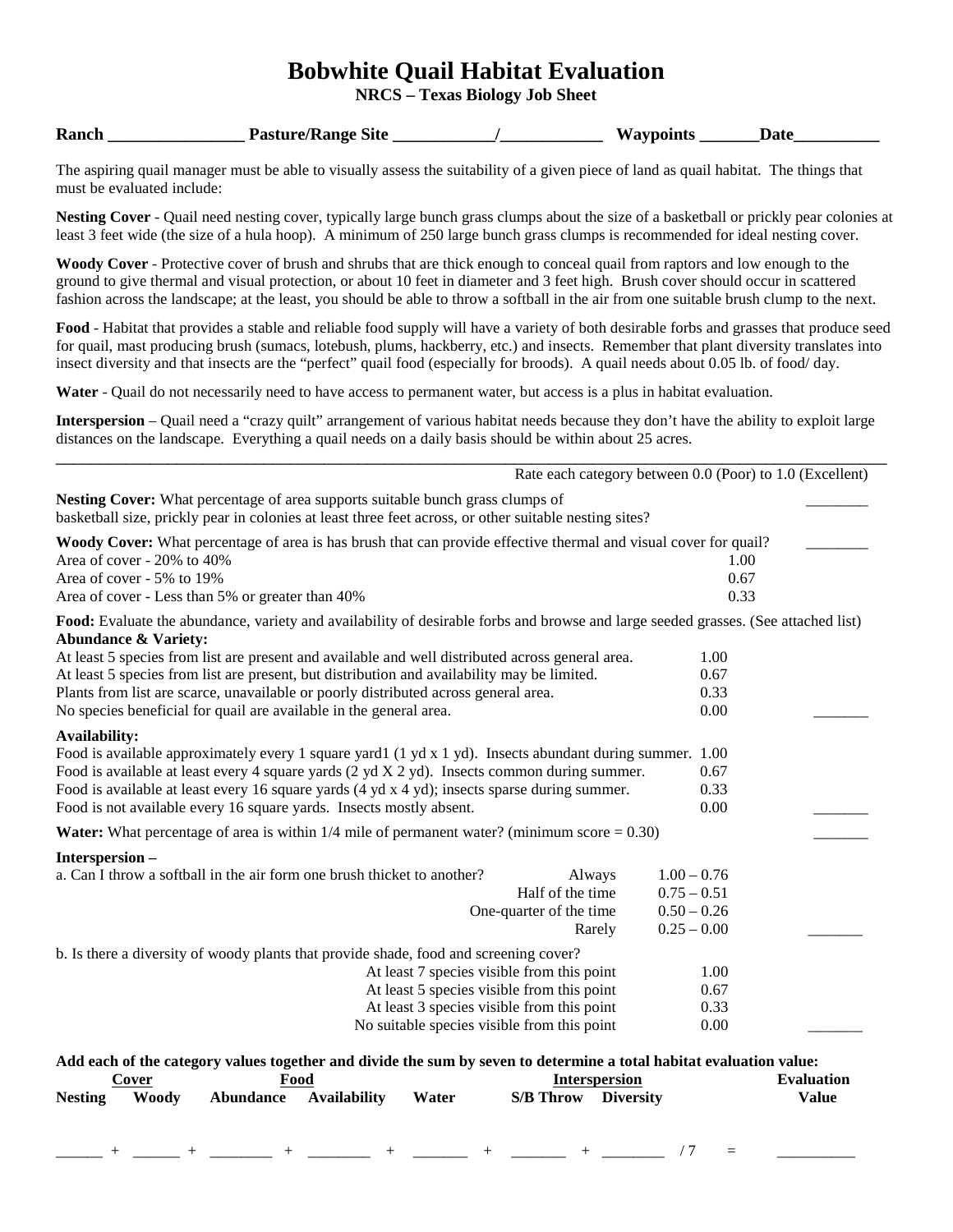### **Items to consider when evaluating and troubleshooting quail habitat:**

- 1. Are desirable forbs present only (or primarily) in protected areas from grazing?
- 2. Are desirable perennial forbs heavily grazed?
- 3. Are there more than five species of potential seed-producing plants?
- 4. Is pasture grazed too short to provide adequate nesting cover?
- 5. Would additional grass cover *degrade* or *enhance* this site for quail? For quail hunting?
- 6. Would additional brush management *degrade* or *enhance* this site for quail? For quail hunting?
- 7. Can brush management be accomplished in a manner to maintain adequate cover?
- 8. Are artificial structures (e.g., old farm equipment, post piles) present to function as loafing coverts?
- 9. Is additional water development needed and feasible?
- 10. Can "water harvesting" be used to enhance habitat quality?

### **Based on the evaluation, what appears to be the weak link(s) in quail habitat?**

|        | Water | Protective Cover                                                                                                | <b>Nesting Cover</b> | Food |
|--------|-------|-----------------------------------------------------------------------------------------------------------------|----------------------|------|
| Notes: |       | the contract of the contract of the contract of the contract of the contract of the contract of the contract of |                      |      |
|        |       |                                                                                                                 |                      |      |
|        |       |                                                                                                                 |                      |      |
|        |       |                                                                                                                 |                      |      |
|        |       |                                                                                                                 |                      |      |

**Based on this evaluation, the overall habitat rating is (circle one):**

| Excellent       | Good            | Fair            | Poor            |
|-----------------|-----------------|-----------------|-----------------|
| $(0.75 - 1.00)$ | $(0.74 - 0.50)$ | $(0.49 - 0.25)$ | $(0.24 - 0.01)$ |

## **As a quail hunter, based on your experiences, how would you rate this site on a scale of "0.00" (pitiful) to "1.00" (perfect)?** \_\_\_\_\_\_\_\_

**What management actions would you recommend to improve this site? (Check all that apply)**

- o Selective Brush Control
- o Prickly Pear Control
- o Rest from Livestock Grazing
- o Prescribed Burn
- o Water Development
- o Water Harvesting
- o Discing or Other Mechanical Soil Disturbance
- **O** Heavier Livestock Grazing
- o Food Plots
- o Feeders
- o Construct Artificial Loafing Coverts
- $\bigcirc$  Other (explain)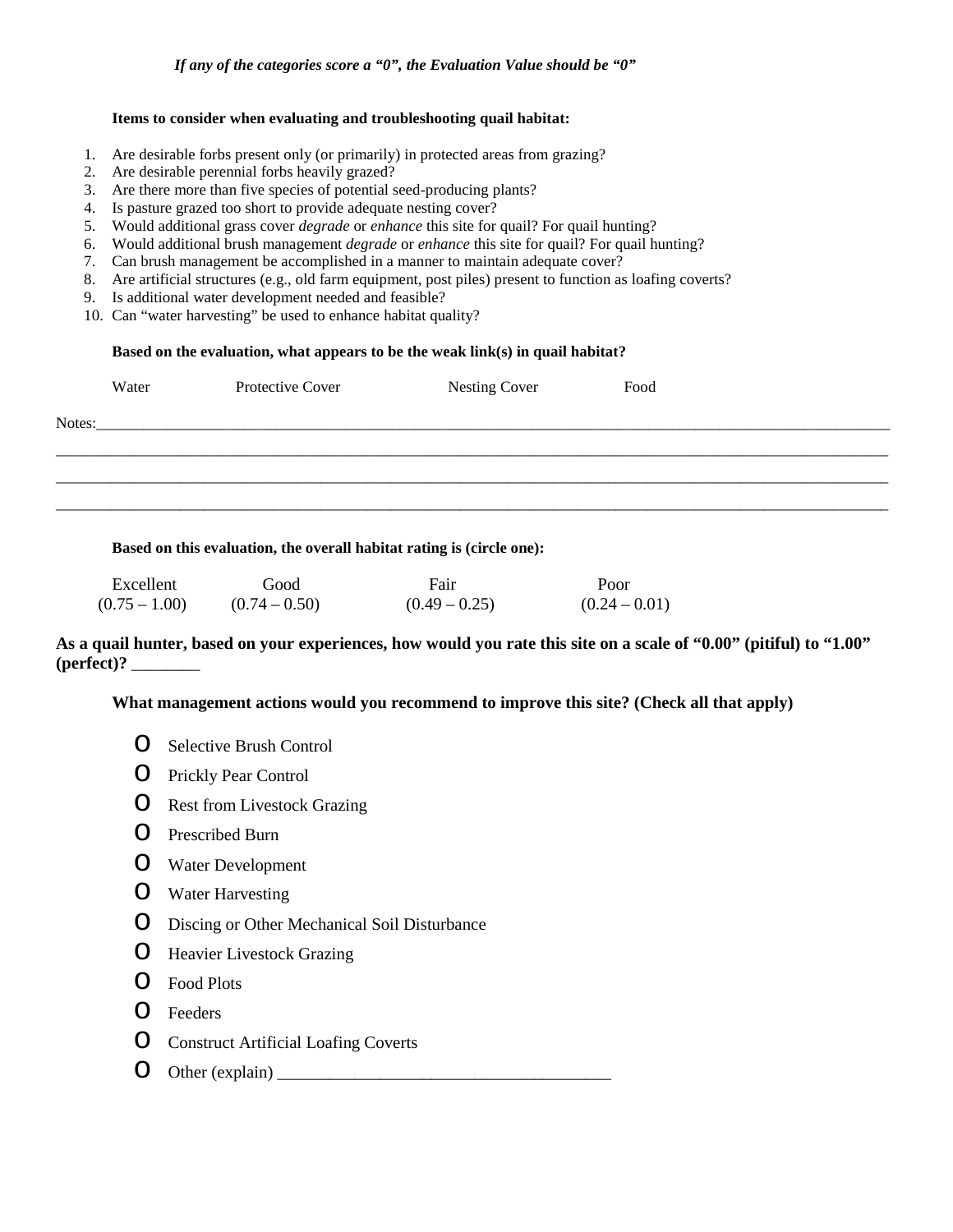# **Quail Food Plants of the Rolling Plains & Cross Timbers | Nesting & Protective**

| <b>Perennial Forbs</b><br><b>Annual Forbs</b><br><b>Woody Plants</b><br>American basketflower<br>Buffalo gourd<br>Algerita<br><b>Grasses</b><br>Alkali sacaton<br>Bundleflower spp.<br>Annual Broomweed<br><b>Bumelia or Chittam</b><br><b>Bush sunflower</b><br>Annual sunflower<br>Carolina snailseed<br><b>Broadleaf woodoats</b><br><b>Butterfly pea</b><br>Annual crotons<br>Catclaw acacia<br>Kleingrass<br>Little bluestem<br>Catclaw sensitivebriar<br>Bladderpod<br>Catclaw mimosa<br><b>Buffalobur</b><br>Copperleaf<br>Coralberry<br>Meadow dropseed<br>Dayflower<br>Carelessweed or Pigweed<br>Dogwood spp.<br>Plains bristlegrass<br>Elbowbush<br>Dotted gayfeather<br>Carolina geranium<br>Purple thrreeawn<br>Dutchman's britches<br>Clammyweed<br>Elderberry<br>Sideoats grama<br>Silver bluestem<br>Cowpen daisy<br>Ephedra<br>Engelmann's daisy<br>Evolvulus<br><b>Croton or Doveweed</b><br>Hackberry<br>Slim tridens<br>Globemallow<br>Honeysuckle spp.<br>Switchgrass<br>Curlycup gumweed<br>Inland ceanothus<br>Texas wintergrass<br>Ground cherry<br>Eryngo<br>Lotebush<br>Tobosa<br>Hoary milkpea<br>Filaree spp.<br>Indian mallow<br>Flax<br>Mesquite<br>Weeping lovegrass<br>Indian rushpea<br>Giant ragweed<br>Oaks<br>White tridens<br>Knotweed leafflower<br>Kochia<br>Possumhaw<br>Wildrye<br>Lespedeza spp.<br>Prickly pear<br>Lambsquarters<br>Nuttall milkvetch<br>Low menodora<br>Pricklyash<br>Low wild mercury<br>Partridge pea<br>Roemer acacia<br>Maximilliansunflower<br>Pigweed<br>Rusty blackhaw<br>Pink smartweed<br>Southern dewberry<br><b>Woody Plants</b><br>Morning glory<br>Noseburn<br>Plantains<br><b>Sumacs</b><br>Algerita<br>Bumelia or chittam<br>Orange flameflower<br>Pokeberry<br>Tasajillo<br>Prairie sunflower<br>Texas hogplum<br>Penstemon spp.<br>Catclaw acacia<br>Perennial broomweed<br>Wolfberry<br>Elbowbush<br>Pricklypoppy<br>Flameleaf sumac<br>Perennial crotons<br>Prostrate spurges<br>Russian thistle or Tumbleweed<br>Perennial spurges<br>Fourwing saltbush<br>Pigeon-berry<br>Greenbriar<br>Saw-leaf daisy<br>Prairie acacia<br>Smartweed<br>Hackberry<br>Snow-on-the-mountain/prairie<br>Hogplum<br>Puccoon<br>Juniper<br>Queens delight<br>Spectaclepod<br>Sand lily<br>Toothed spurge<br>Littleleaf sumac<br><b>Grasses</b><br>Vetch<br>Lotebush<br>Scullcap spp.<br>Blue panicum<br>Sida spp.<br>White rosinweed<br>Bristlegrass spp.<br>Mesquite<br>Silverleaf nightshade<br>Fringed signalgrass<br>Mexican buckeye<br>Wild mercury<br>Spiderwort<br>Wildbean (Quail pea)<br>Oaks<br>Hall's panicum<br>Tall-bread scurfpea<br>Hurrah grass<br>Prickly pear<br>Texas bindweed<br><b>Cultivated Crops</b><br>Johnsongrass<br>Pricklyash<br>Texas bullnettle<br>Roemer acacia<br>Browntop millet<br>Kleingrass<br>Texas nightshade<br>Paspalum spp.<br>Sand sagebrush<br>Cowpeas<br>German/Foxtail millet<br>Texas snoutbean<br>Purpletop tridens<br>Skunkbush sumac<br>Trailing wildbean<br>Pearl millet<br>Sand dropseed<br>Southern dewberry<br>Virginia tephrosia<br>Proso millet<br>Sorghum almum<br>Tasajillo<br>Western indigo<br>Sesame<br>Switchgrass<br>Western soapberry<br>Western ragweed<br>Sorghums<br>Texas cupgrass<br>Wild plum<br>Sunflower<br>Texas panicum<br>Yellow neptunia<br>Wolfberry<br>Yellow woodsorrell<br>Wheat<br>Vine mesquite |  | <b>Cover Plants</b> |
|------------------------------------------------------------------------------------------------------------------------------------------------------------------------------------------------------------------------------------------------------------------------------------------------------------------------------------------------------------------------------------------------------------------------------------------------------------------------------------------------------------------------------------------------------------------------------------------------------------------------------------------------------------------------------------------------------------------------------------------------------------------------------------------------------------------------------------------------------------------------------------------------------------------------------------------------------------------------------------------------------------------------------------------------------------------------------------------------------------------------------------------------------------------------------------------------------------------------------------------------------------------------------------------------------------------------------------------------------------------------------------------------------------------------------------------------------------------------------------------------------------------------------------------------------------------------------------------------------------------------------------------------------------------------------------------------------------------------------------------------------------------------------------------------------------------------------------------------------------------------------------------------------------------------------------------------------------------------------------------------------------------------------------------------------------------------------------------------------------------------------------------------------------------------------------------------------------------------------------------------------------------------------------------------------------------------------------------------------------------------------------------------------------------------------------------------------------------------------------------------------------------------------------------------------------------------------------------------------------------------------------------------------------------------------------------------------------------------------------------------------------------------------------------------------------------------------------------------------------------------------------------------------------------------------------------------------------------------------------------------------------------------------------------------------------------------------------------------------------------------------------------------------------------------------------------------------------------------------------------------------------------------------------------------------------------------------------------------|--|---------------------|
| Yucca (densegrowth)                                                                                                                                                                                                                                                                                                                                                                                                                                                                                                                                                                                                                                                                                                                                                                                                                                                                                                                                                                                                                                                                                                                                                                                                                                                                                                                                                                                                                                                                                                                                                                                                                                                                                                                                                                                                                                                                                                                                                                                                                                                                                                                                                                                                                                                                                                                                                                                                                                                                                                                                                                                                                                                                                                                                                                                                                                                                                                                                                                                                                                                                                                                                                                                                                                                                                                                            |  |                     |
|                                                                                                                                                                                                                                                                                                                                                                                                                                                                                                                                                                                                                                                                                                                                                                                                                                                                                                                                                                                                                                                                                                                                                                                                                                                                                                                                                                                                                                                                                                                                                                                                                                                                                                                                                                                                                                                                                                                                                                                                                                                                                                                                                                                                                                                                                                                                                                                                                                                                                                                                                                                                                                                                                                                                                                                                                                                                                                                                                                                                                                                                                                                                                                                                                                                                                                                                                |  |                     |
|                                                                                                                                                                                                                                                                                                                                                                                                                                                                                                                                                                                                                                                                                                                                                                                                                                                                                                                                                                                                                                                                                                                                                                                                                                                                                                                                                                                                                                                                                                                                                                                                                                                                                                                                                                                                                                                                                                                                                                                                                                                                                                                                                                                                                                                                                                                                                                                                                                                                                                                                                                                                                                                                                                                                                                                                                                                                                                                                                                                                                                                                                                                                                                                                                                                                                                                                                |  |                     |
|                                                                                                                                                                                                                                                                                                                                                                                                                                                                                                                                                                                                                                                                                                                                                                                                                                                                                                                                                                                                                                                                                                                                                                                                                                                                                                                                                                                                                                                                                                                                                                                                                                                                                                                                                                                                                                                                                                                                                                                                                                                                                                                                                                                                                                                                                                                                                                                                                                                                                                                                                                                                                                                                                                                                                                                                                                                                                                                                                                                                                                                                                                                                                                                                                                                                                                                                                |  |                     |
|                                                                                                                                                                                                                                                                                                                                                                                                                                                                                                                                                                                                                                                                                                                                                                                                                                                                                                                                                                                                                                                                                                                                                                                                                                                                                                                                                                                                                                                                                                                                                                                                                                                                                                                                                                                                                                                                                                                                                                                                                                                                                                                                                                                                                                                                                                                                                                                                                                                                                                                                                                                                                                                                                                                                                                                                                                                                                                                                                                                                                                                                                                                                                                                                                                                                                                                                                |  |                     |
|                                                                                                                                                                                                                                                                                                                                                                                                                                                                                                                                                                                                                                                                                                                                                                                                                                                                                                                                                                                                                                                                                                                                                                                                                                                                                                                                                                                                                                                                                                                                                                                                                                                                                                                                                                                                                                                                                                                                                                                                                                                                                                                                                                                                                                                                                                                                                                                                                                                                                                                                                                                                                                                                                                                                                                                                                                                                                                                                                                                                                                                                                                                                                                                                                                                                                                                                                |  |                     |
|                                                                                                                                                                                                                                                                                                                                                                                                                                                                                                                                                                                                                                                                                                                                                                                                                                                                                                                                                                                                                                                                                                                                                                                                                                                                                                                                                                                                                                                                                                                                                                                                                                                                                                                                                                                                                                                                                                                                                                                                                                                                                                                                                                                                                                                                                                                                                                                                                                                                                                                                                                                                                                                                                                                                                                                                                                                                                                                                                                                                                                                                                                                                                                                                                                                                                                                                                |  |                     |
|                                                                                                                                                                                                                                                                                                                                                                                                                                                                                                                                                                                                                                                                                                                                                                                                                                                                                                                                                                                                                                                                                                                                                                                                                                                                                                                                                                                                                                                                                                                                                                                                                                                                                                                                                                                                                                                                                                                                                                                                                                                                                                                                                                                                                                                                                                                                                                                                                                                                                                                                                                                                                                                                                                                                                                                                                                                                                                                                                                                                                                                                                                                                                                                                                                                                                                                                                |  |                     |
|                                                                                                                                                                                                                                                                                                                                                                                                                                                                                                                                                                                                                                                                                                                                                                                                                                                                                                                                                                                                                                                                                                                                                                                                                                                                                                                                                                                                                                                                                                                                                                                                                                                                                                                                                                                                                                                                                                                                                                                                                                                                                                                                                                                                                                                                                                                                                                                                                                                                                                                                                                                                                                                                                                                                                                                                                                                                                                                                                                                                                                                                                                                                                                                                                                                                                                                                                |  |                     |
|                                                                                                                                                                                                                                                                                                                                                                                                                                                                                                                                                                                                                                                                                                                                                                                                                                                                                                                                                                                                                                                                                                                                                                                                                                                                                                                                                                                                                                                                                                                                                                                                                                                                                                                                                                                                                                                                                                                                                                                                                                                                                                                                                                                                                                                                                                                                                                                                                                                                                                                                                                                                                                                                                                                                                                                                                                                                                                                                                                                                                                                                                                                                                                                                                                                                                                                                                |  |                     |
|                                                                                                                                                                                                                                                                                                                                                                                                                                                                                                                                                                                                                                                                                                                                                                                                                                                                                                                                                                                                                                                                                                                                                                                                                                                                                                                                                                                                                                                                                                                                                                                                                                                                                                                                                                                                                                                                                                                                                                                                                                                                                                                                                                                                                                                                                                                                                                                                                                                                                                                                                                                                                                                                                                                                                                                                                                                                                                                                                                                                                                                                                                                                                                                                                                                                                                                                                |  |                     |
|                                                                                                                                                                                                                                                                                                                                                                                                                                                                                                                                                                                                                                                                                                                                                                                                                                                                                                                                                                                                                                                                                                                                                                                                                                                                                                                                                                                                                                                                                                                                                                                                                                                                                                                                                                                                                                                                                                                                                                                                                                                                                                                                                                                                                                                                                                                                                                                                                                                                                                                                                                                                                                                                                                                                                                                                                                                                                                                                                                                                                                                                                                                                                                                                                                                                                                                                                |  |                     |
|                                                                                                                                                                                                                                                                                                                                                                                                                                                                                                                                                                                                                                                                                                                                                                                                                                                                                                                                                                                                                                                                                                                                                                                                                                                                                                                                                                                                                                                                                                                                                                                                                                                                                                                                                                                                                                                                                                                                                                                                                                                                                                                                                                                                                                                                                                                                                                                                                                                                                                                                                                                                                                                                                                                                                                                                                                                                                                                                                                                                                                                                                                                                                                                                                                                                                                                                                |  |                     |
|                                                                                                                                                                                                                                                                                                                                                                                                                                                                                                                                                                                                                                                                                                                                                                                                                                                                                                                                                                                                                                                                                                                                                                                                                                                                                                                                                                                                                                                                                                                                                                                                                                                                                                                                                                                                                                                                                                                                                                                                                                                                                                                                                                                                                                                                                                                                                                                                                                                                                                                                                                                                                                                                                                                                                                                                                                                                                                                                                                                                                                                                                                                                                                                                                                                                                                                                                |  |                     |
|                                                                                                                                                                                                                                                                                                                                                                                                                                                                                                                                                                                                                                                                                                                                                                                                                                                                                                                                                                                                                                                                                                                                                                                                                                                                                                                                                                                                                                                                                                                                                                                                                                                                                                                                                                                                                                                                                                                                                                                                                                                                                                                                                                                                                                                                                                                                                                                                                                                                                                                                                                                                                                                                                                                                                                                                                                                                                                                                                                                                                                                                                                                                                                                                                                                                                                                                                |  |                     |
|                                                                                                                                                                                                                                                                                                                                                                                                                                                                                                                                                                                                                                                                                                                                                                                                                                                                                                                                                                                                                                                                                                                                                                                                                                                                                                                                                                                                                                                                                                                                                                                                                                                                                                                                                                                                                                                                                                                                                                                                                                                                                                                                                                                                                                                                                                                                                                                                                                                                                                                                                                                                                                                                                                                                                                                                                                                                                                                                                                                                                                                                                                                                                                                                                                                                                                                                                |  |                     |
|                                                                                                                                                                                                                                                                                                                                                                                                                                                                                                                                                                                                                                                                                                                                                                                                                                                                                                                                                                                                                                                                                                                                                                                                                                                                                                                                                                                                                                                                                                                                                                                                                                                                                                                                                                                                                                                                                                                                                                                                                                                                                                                                                                                                                                                                                                                                                                                                                                                                                                                                                                                                                                                                                                                                                                                                                                                                                                                                                                                                                                                                                                                                                                                                                                                                                                                                                |  |                     |
|                                                                                                                                                                                                                                                                                                                                                                                                                                                                                                                                                                                                                                                                                                                                                                                                                                                                                                                                                                                                                                                                                                                                                                                                                                                                                                                                                                                                                                                                                                                                                                                                                                                                                                                                                                                                                                                                                                                                                                                                                                                                                                                                                                                                                                                                                                                                                                                                                                                                                                                                                                                                                                                                                                                                                                                                                                                                                                                                                                                                                                                                                                                                                                                                                                                                                                                                                |  |                     |
|                                                                                                                                                                                                                                                                                                                                                                                                                                                                                                                                                                                                                                                                                                                                                                                                                                                                                                                                                                                                                                                                                                                                                                                                                                                                                                                                                                                                                                                                                                                                                                                                                                                                                                                                                                                                                                                                                                                                                                                                                                                                                                                                                                                                                                                                                                                                                                                                                                                                                                                                                                                                                                                                                                                                                                                                                                                                                                                                                                                                                                                                                                                                                                                                                                                                                                                                                |  |                     |
|                                                                                                                                                                                                                                                                                                                                                                                                                                                                                                                                                                                                                                                                                                                                                                                                                                                                                                                                                                                                                                                                                                                                                                                                                                                                                                                                                                                                                                                                                                                                                                                                                                                                                                                                                                                                                                                                                                                                                                                                                                                                                                                                                                                                                                                                                                                                                                                                                                                                                                                                                                                                                                                                                                                                                                                                                                                                                                                                                                                                                                                                                                                                                                                                                                                                                                                                                |  |                     |
|                                                                                                                                                                                                                                                                                                                                                                                                                                                                                                                                                                                                                                                                                                                                                                                                                                                                                                                                                                                                                                                                                                                                                                                                                                                                                                                                                                                                                                                                                                                                                                                                                                                                                                                                                                                                                                                                                                                                                                                                                                                                                                                                                                                                                                                                                                                                                                                                                                                                                                                                                                                                                                                                                                                                                                                                                                                                                                                                                                                                                                                                                                                                                                                                                                                                                                                                                |  |                     |
|                                                                                                                                                                                                                                                                                                                                                                                                                                                                                                                                                                                                                                                                                                                                                                                                                                                                                                                                                                                                                                                                                                                                                                                                                                                                                                                                                                                                                                                                                                                                                                                                                                                                                                                                                                                                                                                                                                                                                                                                                                                                                                                                                                                                                                                                                                                                                                                                                                                                                                                                                                                                                                                                                                                                                                                                                                                                                                                                                                                                                                                                                                                                                                                                                                                                                                                                                |  |                     |
|                                                                                                                                                                                                                                                                                                                                                                                                                                                                                                                                                                                                                                                                                                                                                                                                                                                                                                                                                                                                                                                                                                                                                                                                                                                                                                                                                                                                                                                                                                                                                                                                                                                                                                                                                                                                                                                                                                                                                                                                                                                                                                                                                                                                                                                                                                                                                                                                                                                                                                                                                                                                                                                                                                                                                                                                                                                                                                                                                                                                                                                                                                                                                                                                                                                                                                                                                |  |                     |
|                                                                                                                                                                                                                                                                                                                                                                                                                                                                                                                                                                                                                                                                                                                                                                                                                                                                                                                                                                                                                                                                                                                                                                                                                                                                                                                                                                                                                                                                                                                                                                                                                                                                                                                                                                                                                                                                                                                                                                                                                                                                                                                                                                                                                                                                                                                                                                                                                                                                                                                                                                                                                                                                                                                                                                                                                                                                                                                                                                                                                                                                                                                                                                                                                                                                                                                                                |  |                     |
|                                                                                                                                                                                                                                                                                                                                                                                                                                                                                                                                                                                                                                                                                                                                                                                                                                                                                                                                                                                                                                                                                                                                                                                                                                                                                                                                                                                                                                                                                                                                                                                                                                                                                                                                                                                                                                                                                                                                                                                                                                                                                                                                                                                                                                                                                                                                                                                                                                                                                                                                                                                                                                                                                                                                                                                                                                                                                                                                                                                                                                                                                                                                                                                                                                                                                                                                                |  |                     |
|                                                                                                                                                                                                                                                                                                                                                                                                                                                                                                                                                                                                                                                                                                                                                                                                                                                                                                                                                                                                                                                                                                                                                                                                                                                                                                                                                                                                                                                                                                                                                                                                                                                                                                                                                                                                                                                                                                                                                                                                                                                                                                                                                                                                                                                                                                                                                                                                                                                                                                                                                                                                                                                                                                                                                                                                                                                                                                                                                                                                                                                                                                                                                                                                                                                                                                                                                |  |                     |
|                                                                                                                                                                                                                                                                                                                                                                                                                                                                                                                                                                                                                                                                                                                                                                                                                                                                                                                                                                                                                                                                                                                                                                                                                                                                                                                                                                                                                                                                                                                                                                                                                                                                                                                                                                                                                                                                                                                                                                                                                                                                                                                                                                                                                                                                                                                                                                                                                                                                                                                                                                                                                                                                                                                                                                                                                                                                                                                                                                                                                                                                                                                                                                                                                                                                                                                                                |  |                     |
|                                                                                                                                                                                                                                                                                                                                                                                                                                                                                                                                                                                                                                                                                                                                                                                                                                                                                                                                                                                                                                                                                                                                                                                                                                                                                                                                                                                                                                                                                                                                                                                                                                                                                                                                                                                                                                                                                                                                                                                                                                                                                                                                                                                                                                                                                                                                                                                                                                                                                                                                                                                                                                                                                                                                                                                                                                                                                                                                                                                                                                                                                                                                                                                                                                                                                                                                                |  |                     |
|                                                                                                                                                                                                                                                                                                                                                                                                                                                                                                                                                                                                                                                                                                                                                                                                                                                                                                                                                                                                                                                                                                                                                                                                                                                                                                                                                                                                                                                                                                                                                                                                                                                                                                                                                                                                                                                                                                                                                                                                                                                                                                                                                                                                                                                                                                                                                                                                                                                                                                                                                                                                                                                                                                                                                                                                                                                                                                                                                                                                                                                                                                                                                                                                                                                                                                                                                |  |                     |
|                                                                                                                                                                                                                                                                                                                                                                                                                                                                                                                                                                                                                                                                                                                                                                                                                                                                                                                                                                                                                                                                                                                                                                                                                                                                                                                                                                                                                                                                                                                                                                                                                                                                                                                                                                                                                                                                                                                                                                                                                                                                                                                                                                                                                                                                                                                                                                                                                                                                                                                                                                                                                                                                                                                                                                                                                                                                                                                                                                                                                                                                                                                                                                                                                                                                                                                                                |  |                     |
|                                                                                                                                                                                                                                                                                                                                                                                                                                                                                                                                                                                                                                                                                                                                                                                                                                                                                                                                                                                                                                                                                                                                                                                                                                                                                                                                                                                                                                                                                                                                                                                                                                                                                                                                                                                                                                                                                                                                                                                                                                                                                                                                                                                                                                                                                                                                                                                                                                                                                                                                                                                                                                                                                                                                                                                                                                                                                                                                                                                                                                                                                                                                                                                                                                                                                                                                                |  |                     |
|                                                                                                                                                                                                                                                                                                                                                                                                                                                                                                                                                                                                                                                                                                                                                                                                                                                                                                                                                                                                                                                                                                                                                                                                                                                                                                                                                                                                                                                                                                                                                                                                                                                                                                                                                                                                                                                                                                                                                                                                                                                                                                                                                                                                                                                                                                                                                                                                                                                                                                                                                                                                                                                                                                                                                                                                                                                                                                                                                                                                                                                                                                                                                                                                                                                                                                                                                |  |                     |
|                                                                                                                                                                                                                                                                                                                                                                                                                                                                                                                                                                                                                                                                                                                                                                                                                                                                                                                                                                                                                                                                                                                                                                                                                                                                                                                                                                                                                                                                                                                                                                                                                                                                                                                                                                                                                                                                                                                                                                                                                                                                                                                                                                                                                                                                                                                                                                                                                                                                                                                                                                                                                                                                                                                                                                                                                                                                                                                                                                                                                                                                                                                                                                                                                                                                                                                                                |  |                     |
|                                                                                                                                                                                                                                                                                                                                                                                                                                                                                                                                                                                                                                                                                                                                                                                                                                                                                                                                                                                                                                                                                                                                                                                                                                                                                                                                                                                                                                                                                                                                                                                                                                                                                                                                                                                                                                                                                                                                                                                                                                                                                                                                                                                                                                                                                                                                                                                                                                                                                                                                                                                                                                                                                                                                                                                                                                                                                                                                                                                                                                                                                                                                                                                                                                                                                                                                                |  |                     |
|                                                                                                                                                                                                                                                                                                                                                                                                                                                                                                                                                                                                                                                                                                                                                                                                                                                                                                                                                                                                                                                                                                                                                                                                                                                                                                                                                                                                                                                                                                                                                                                                                                                                                                                                                                                                                                                                                                                                                                                                                                                                                                                                                                                                                                                                                                                                                                                                                                                                                                                                                                                                                                                                                                                                                                                                                                                                                                                                                                                                                                                                                                                                                                                                                                                                                                                                                |  |                     |
|                                                                                                                                                                                                                                                                                                                                                                                                                                                                                                                                                                                                                                                                                                                                                                                                                                                                                                                                                                                                                                                                                                                                                                                                                                                                                                                                                                                                                                                                                                                                                                                                                                                                                                                                                                                                                                                                                                                                                                                                                                                                                                                                                                                                                                                                                                                                                                                                                                                                                                                                                                                                                                                                                                                                                                                                                                                                                                                                                                                                                                                                                                                                                                                                                                                                                                                                                |  |                     |
|                                                                                                                                                                                                                                                                                                                                                                                                                                                                                                                                                                                                                                                                                                                                                                                                                                                                                                                                                                                                                                                                                                                                                                                                                                                                                                                                                                                                                                                                                                                                                                                                                                                                                                                                                                                                                                                                                                                                                                                                                                                                                                                                                                                                                                                                                                                                                                                                                                                                                                                                                                                                                                                                                                                                                                                                                                                                                                                                                                                                                                                                                                                                                                                                                                                                                                                                                |  |                     |
|                                                                                                                                                                                                                                                                                                                                                                                                                                                                                                                                                                                                                                                                                                                                                                                                                                                                                                                                                                                                                                                                                                                                                                                                                                                                                                                                                                                                                                                                                                                                                                                                                                                                                                                                                                                                                                                                                                                                                                                                                                                                                                                                                                                                                                                                                                                                                                                                                                                                                                                                                                                                                                                                                                                                                                                                                                                                                                                                                                                                                                                                                                                                                                                                                                                                                                                                                |  |                     |
|                                                                                                                                                                                                                                                                                                                                                                                                                                                                                                                                                                                                                                                                                                                                                                                                                                                                                                                                                                                                                                                                                                                                                                                                                                                                                                                                                                                                                                                                                                                                                                                                                                                                                                                                                                                                                                                                                                                                                                                                                                                                                                                                                                                                                                                                                                                                                                                                                                                                                                                                                                                                                                                                                                                                                                                                                                                                                                                                                                                                                                                                                                                                                                                                                                                                                                                                                |  |                     |
|                                                                                                                                                                                                                                                                                                                                                                                                                                                                                                                                                                                                                                                                                                                                                                                                                                                                                                                                                                                                                                                                                                                                                                                                                                                                                                                                                                                                                                                                                                                                                                                                                                                                                                                                                                                                                                                                                                                                                                                                                                                                                                                                                                                                                                                                                                                                                                                                                                                                                                                                                                                                                                                                                                                                                                                                                                                                                                                                                                                                                                                                                                                                                                                                                                                                                                                                                |  |                     |
|                                                                                                                                                                                                                                                                                                                                                                                                                                                                                                                                                                                                                                                                                                                                                                                                                                                                                                                                                                                                                                                                                                                                                                                                                                                                                                                                                                                                                                                                                                                                                                                                                                                                                                                                                                                                                                                                                                                                                                                                                                                                                                                                                                                                                                                                                                                                                                                                                                                                                                                                                                                                                                                                                                                                                                                                                                                                                                                                                                                                                                                                                                                                                                                                                                                                                                                                                |  |                     |
|                                                                                                                                                                                                                                                                                                                                                                                                                                                                                                                                                                                                                                                                                                                                                                                                                                                                                                                                                                                                                                                                                                                                                                                                                                                                                                                                                                                                                                                                                                                                                                                                                                                                                                                                                                                                                                                                                                                                                                                                                                                                                                                                                                                                                                                                                                                                                                                                                                                                                                                                                                                                                                                                                                                                                                                                                                                                                                                                                                                                                                                                                                                                                                                                                                                                                                                                                |  |                     |
|                                                                                                                                                                                                                                                                                                                                                                                                                                                                                                                                                                                                                                                                                                                                                                                                                                                                                                                                                                                                                                                                                                                                                                                                                                                                                                                                                                                                                                                                                                                                                                                                                                                                                                                                                                                                                                                                                                                                                                                                                                                                                                                                                                                                                                                                                                                                                                                                                                                                                                                                                                                                                                                                                                                                                                                                                                                                                                                                                                                                                                                                                                                                                                                                                                                                                                                                                |  |                     |
|                                                                                                                                                                                                                                                                                                                                                                                                                                                                                                                                                                                                                                                                                                                                                                                                                                                                                                                                                                                                                                                                                                                                                                                                                                                                                                                                                                                                                                                                                                                                                                                                                                                                                                                                                                                                                                                                                                                                                                                                                                                                                                                                                                                                                                                                                                                                                                                                                                                                                                                                                                                                                                                                                                                                                                                                                                                                                                                                                                                                                                                                                                                                                                                                                                                                                                                                                |  |                     |
|                                                                                                                                                                                                                                                                                                                                                                                                                                                                                                                                                                                                                                                                                                                                                                                                                                                                                                                                                                                                                                                                                                                                                                                                                                                                                                                                                                                                                                                                                                                                                                                                                                                                                                                                                                                                                                                                                                                                                                                                                                                                                                                                                                                                                                                                                                                                                                                                                                                                                                                                                                                                                                                                                                                                                                                                                                                                                                                                                                                                                                                                                                                                                                                                                                                                                                                                                |  |                     |
|                                                                                                                                                                                                                                                                                                                                                                                                                                                                                                                                                                                                                                                                                                                                                                                                                                                                                                                                                                                                                                                                                                                                                                                                                                                                                                                                                                                                                                                                                                                                                                                                                                                                                                                                                                                                                                                                                                                                                                                                                                                                                                                                                                                                                                                                                                                                                                                                                                                                                                                                                                                                                                                                                                                                                                                                                                                                                                                                                                                                                                                                                                                                                                                                                                                                                                                                                |  |                     |
|                                                                                                                                                                                                                                                                                                                                                                                                                                                                                                                                                                                                                                                                                                                                                                                                                                                                                                                                                                                                                                                                                                                                                                                                                                                                                                                                                                                                                                                                                                                                                                                                                                                                                                                                                                                                                                                                                                                                                                                                                                                                                                                                                                                                                                                                                                                                                                                                                                                                                                                                                                                                                                                                                                                                                                                                                                                                                                                                                                                                                                                                                                                                                                                                                                                                                                                                                |  |                     |
|                                                                                                                                                                                                                                                                                                                                                                                                                                                                                                                                                                                                                                                                                                                                                                                                                                                                                                                                                                                                                                                                                                                                                                                                                                                                                                                                                                                                                                                                                                                                                                                                                                                                                                                                                                                                                                                                                                                                                                                                                                                                                                                                                                                                                                                                                                                                                                                                                                                                                                                                                                                                                                                                                                                                                                                                                                                                                                                                                                                                                                                                                                                                                                                                                                                                                                                                                |  |                     |
|                                                                                                                                                                                                                                                                                                                                                                                                                                                                                                                                                                                                                                                                                                                                                                                                                                                                                                                                                                                                                                                                                                                                                                                                                                                                                                                                                                                                                                                                                                                                                                                                                                                                                                                                                                                                                                                                                                                                                                                                                                                                                                                                                                                                                                                                                                                                                                                                                                                                                                                                                                                                                                                                                                                                                                                                                                                                                                                                                                                                                                                                                                                                                                                                                                                                                                                                                |  |                     |

QUAIL HABITAT EVALUATION: Rolling Plains & Cross Timbers NRCS - Texas Biology Job Sheet